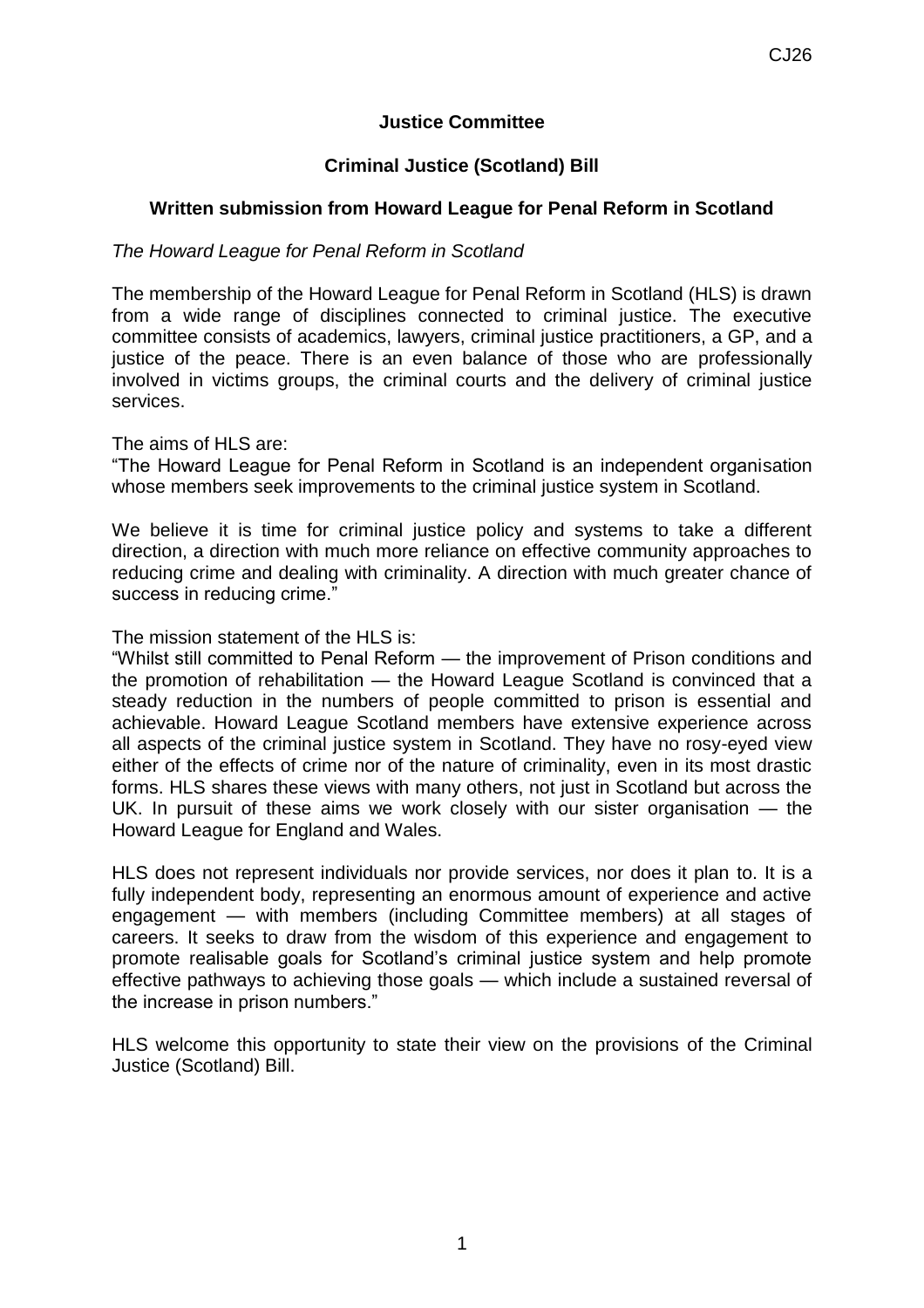# *Part 1: Police Powers and Rights of Suspects*

HLS welcome the introduction of a statutory duty on the police to treat the need to safeguard and promote the well-being of a child as a primary consideration when making decisions regarding that child (section 42).

HLS have no other comment to make on the draft sections in Part 1.

### *Part 2: Corroboration and related reforms*

HLS do not accept that removal of the requirement of corroboration for criminal proof is necessary or desirable. In some contexts, the removal of the requirement might be thought likely to result in higher rates of conviction, for example in charges of sexual offences. HLS recognise that there has historically been a low conviction rate on charges of rape. However, HLS members have expressed a range of concerns about the proposal to remove the requirement of corroboration.

HLS recognise that corroboration has formed an important principle of the law of criminal evidence for a considerable time (e.g. Balfour's *Practicks*, 1754). Criminal procedure and the law of evidence have developed together. The consequences of removing a fundamental requirement of criminal proof are uncertain. Corroboration is not an element of criminal proof which can be considered in isolation. The requirement for corroboration has a direct bearing on the investigation of crime by the police, the Crown's decision to prosecute and the conduct of criminal trials. The implications of its removal are likely to be substantial and may be unforeseen.

Moreover, the HLS is opposed to reform of such a central element of the criminal justice system on the basis of a consultation exercise. HLS consider that it would be far preferable for the matter to be considered by the Scottish Law Commission (SLC), the statutory body charged with recommending reforms which are just, principled, responsive and easy to understand. The SLC have previously reported on hearsay and similar fact evidence. In the view of HLS, the SLC is the appropriate body to undertake the task of considering and reporting on substantive law reform of this sort.

A number of potential concerns arise from the removal of the requirement for corroboration:

- Under pressure of time and limited resources, police officers may carry out less thorough investigations if corroboration of a charge is not required, with the potential for miscarriages of justice;
- The prosecution may find it more difficult to apply the test of whether a prosecution has a reasonable prospect of conviction where the only potential evidence of guilt is contained in the police statement of a single witness; it may be impossible to sift out vindictive or inaccurate complaints prior to trial;
- Precognitions are no longer obtained by the Crown where the decision to prosecute is made, so there is no further sifting of cases in which the evidence of a single witness may readily be shown to be incredible or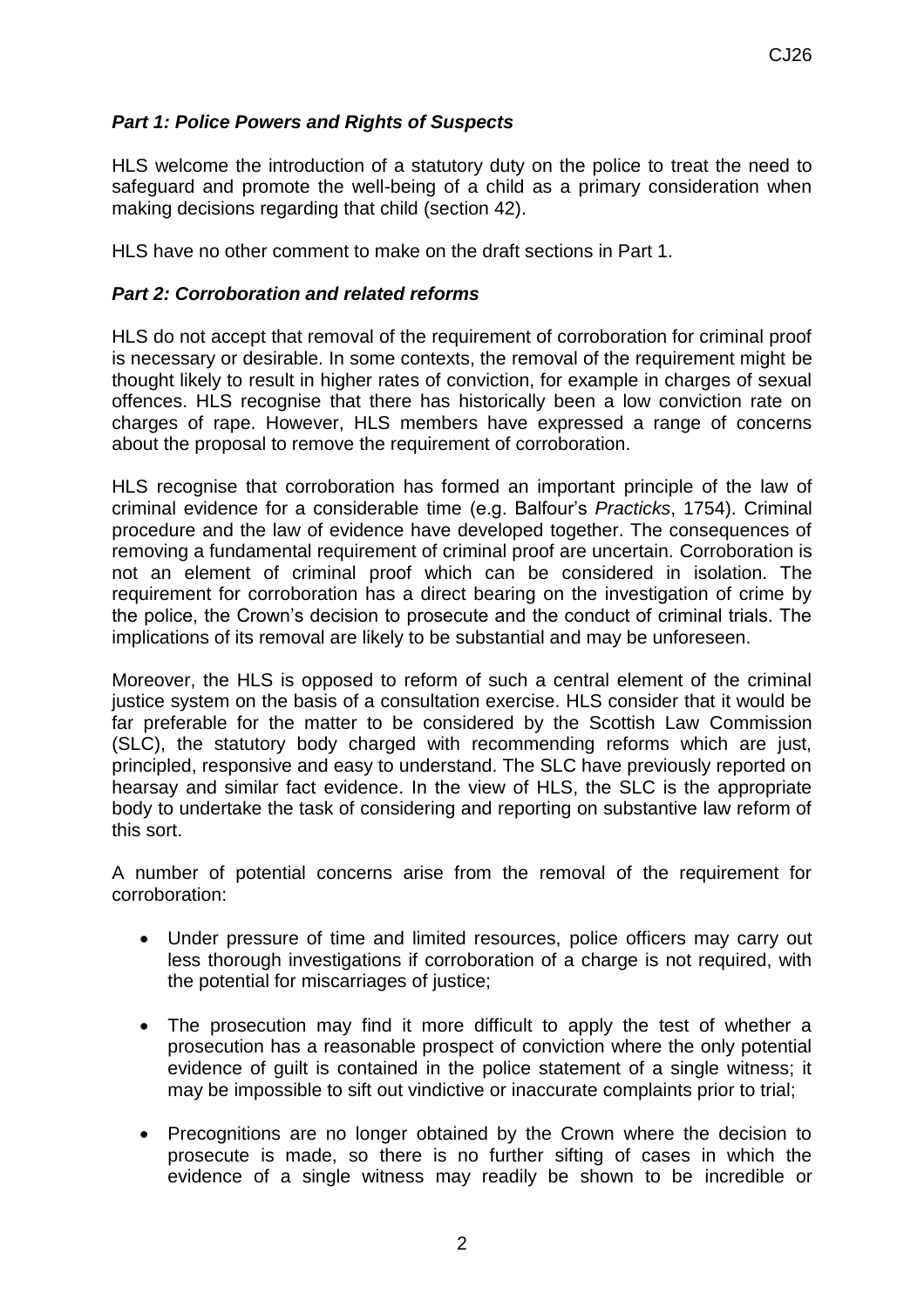unreliable; there may be an increase in prosecutions where there is, objectively, no realistic prospect of proof of a criminal charge;

- If a single witness gives evidence that a crime has been committed and the accused committed it, the trial judge would be unable to withdraw the charge from the jury no matter how obviously unsatisfactory the evidence of that witness is; time and expense are likely to be wasted in such situations, with a greater prospect of miscarriages of justice occurring;
- the prosecution of charges where there is no realistic, or very poor, prospects of proof of a criminal charge would unnecessarily and unfairly put witnesses and victims through the ordeal of giving evidence.
- Careful consideration is required of the present jury system of majority verdicts if the requirement for corroboration is removed; it would be substantially unjust in many cases for an accused to be convicted on the evidence of a single witness whose evidence is rejected as incredible or unreliable by 7 members of a jury; the precise number to constitute a jury and a just majority system requires careful thought; a recommendation on these matters should only be formed after careful consideration of the Scottish system and a comparative analysis of foreign jurisdictions; that work is most transparently and effectively undertaken by the SLC.

The requirement for corroboration in criminal proof operates as part of the finely balanced system of criminal justice. HLS have serious reservations about changes to this isolated area following a public consultation exercise. The SLC have the particular expertise to carry out research and impartially consider the impact of the proposals. It is not clear why the SLC have not been consulted on the proposal contained in the Bill. That omission is particularly concerning where the Senators of the College of Justice (as the senior judiciary in Scotland) are unanimous in recommending that the requirement for corroboration is not removed (with the exception of Lord Carloway).

#### *Part 3: Court procedures*

HLS welcomes the simplification of the constitution of a jury and requirements for returning a verdict. HLS however consider that the majority required to convict on a charge is a matter which should be considered by the SLC along with the proposal to abolish the requirement for corroboration. If both sections are made law, a person may be convicted on the evidence of a single witness where 5 members of the jury found that witness could not be believed. By contrast, in England and Wales, the majority required for a guilty verdict is 10 to 2. Some jurisdictions require unanimity.

#### *Part 4: Sentencing and appeals*

The HLS recognise the harm caused to individuals and the damage caused to society through the prevalence of offensive weapons. HLS support measures to reduce the number of weapons carried and used in the commission of crime. However, HLS do not believe that an increase in sentences for carrying offence weapons is the most effective means of preventing offending and rehabilitating